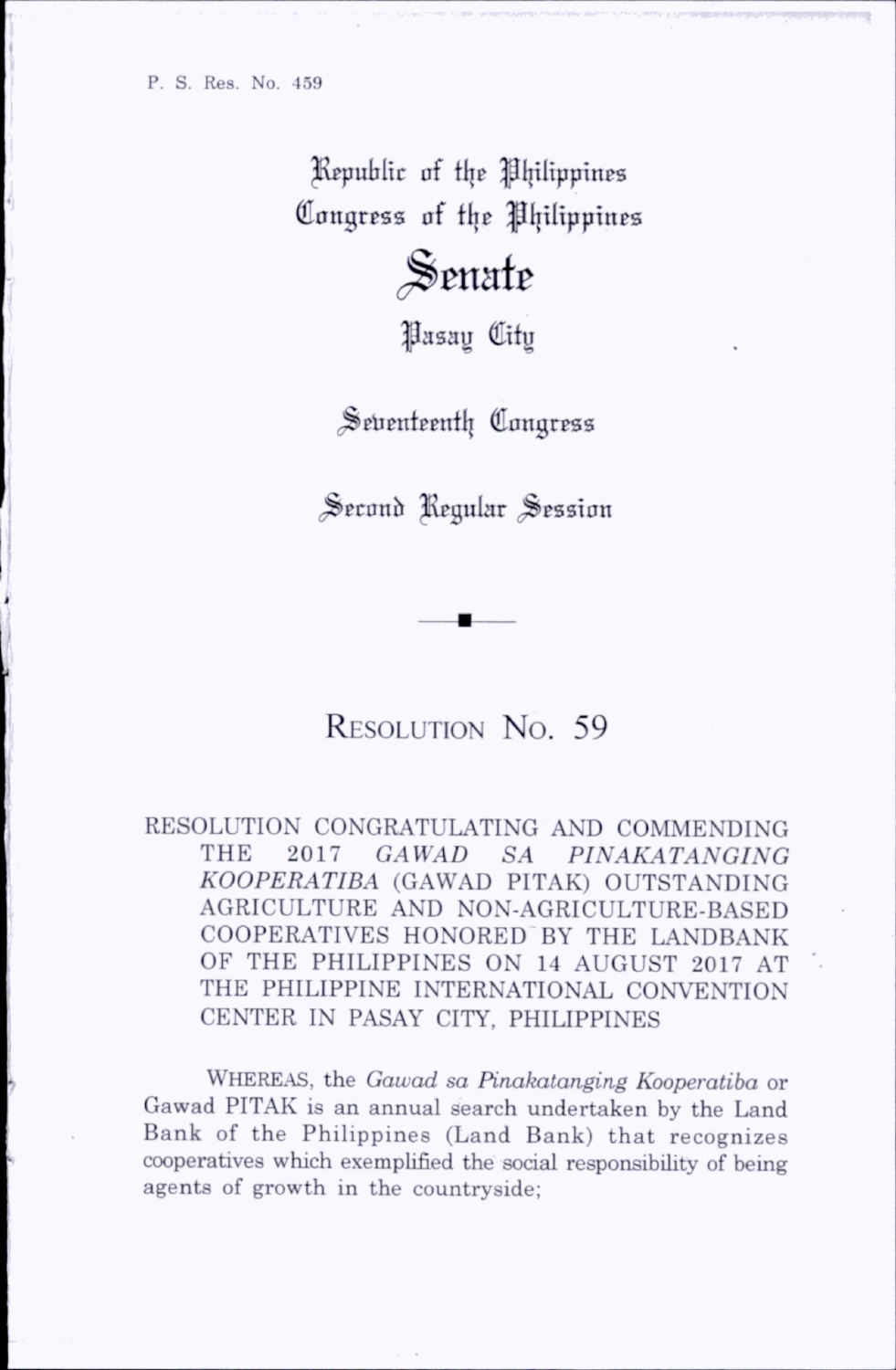$\overline{2}$ 

Whereas, launched in 1990, the Gawad PITAK is the country's most prestigious award for cooperatives and is awarded to Land Bank-assisted agriculture and nonagriculture-based cooperatives in the country that serve as effective channels in providing support, financial or technical, to the economic endeavors of small farmers, fisher folk and other marginalized sectors in our society;

Whereas, contenders for Gawad PITAK Outstanding Agriculture and Non-Agriculture-Based Cooperatives underwent a series of evaluation and screening as nominated cooperatives were trimmed down initially *via* table and field validation conducted by the Technical Working Group (TWG) composed of Land Bank personnel and representatives from the Senate, House of Representatives, Department of Agrarian Reform (DAR), Department of Agriculture (DA), and the Cooperative Development Authority (CDA);

WHEREAS, after the initial screening, the Program Management Committee (PMC) dehberated on the assessment made by the TWG and endorsed the short-listed cooperatives to the Board of Judges (BOJ) for final judging by this year's panel headed by the Chairman of the Senate Committee on Cooperatives as Chairperson, with Representative Rico B. Geron, the Chairman of the House Committee on Cooperatives Development as Co-Chairperson, Mr. Alex V. Buenaventura, President and CEO of the Land Bank of the Philippines as Vice Chairperson, and members; DA Secretary Manuel F. Pinol, DAR Secretary Rafael V. Mariano, and CDA Chairman Orlando R. Ravanera;

WHEREAS, the Board of Judges selected five (5) winners each for the agriculture and non-agriculture-based category and this year's winners will join the ranks of 197 other outstanding cooperatives awarded in its 27 years history;

Whereas, for the most outstanding agriculture-based cooperatives, the Land Bank of the Philippines awards the Gawad PITAK to the following: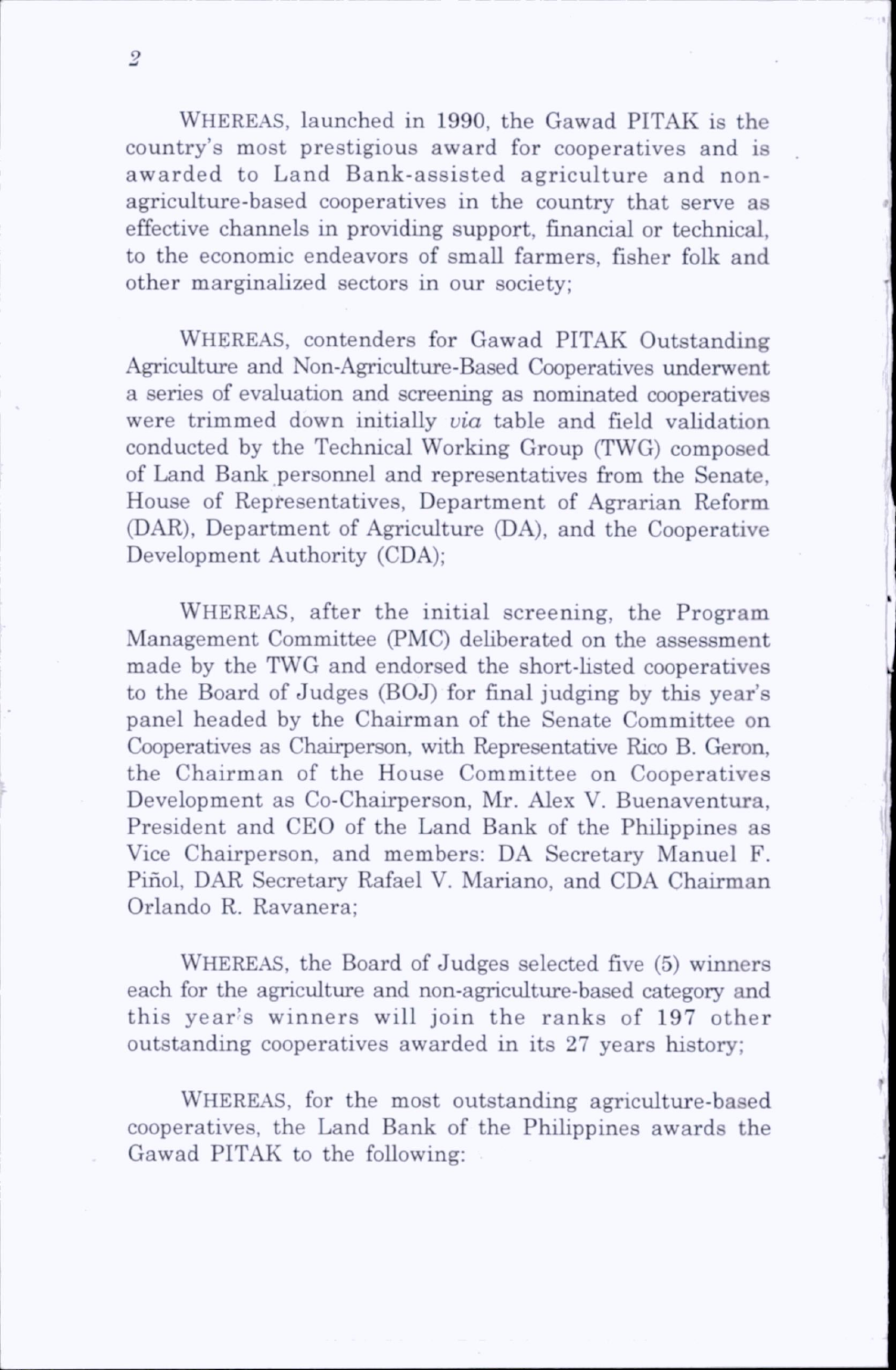1<sup>st</sup> - Bontoc Multi-Purpose Cooperative of Bontoc, Southern Leyte

2nd - Libacao Development Cooperative of Libacao, Aklan

3rd - Batangas Sugar Planters Cooperative Marketing Association of Balayan, Batangas

4th - Bantug Agricultural Multi-Purpose Cooperative of Talavera, Nueva Ecija

5th - Kooperatiba Naton Multi-Purpose Cooperative of Tigbauan, Iloilo

Whereas, the Land Bank of the Philippines awards the Gawad PITAK to the most outstanding non-agriculturebased cooperatives, namely:

1st - Abra Diocesan Teachers and Employees Multi-Purpose Cooperative of Bangued, Abra

2nd - Pinoy Lingap Damayan Multi-Purpose Cooperative of Virac, Catanduanes

3rd — Watchlife Workers Multi-Purpose Cooperative of Mariveles, Bataan

4th — Providers Multi-Purpose Cooperative of Naguilian, Isabela

5th — Golden Group Gabay Puhunan Brotherhood Multi-Purpose Cooperative of the City of San Fernando, Pampanga

Whereas, the Senate of the Philippines proudly joins the Land Bank of the Philippines in acknowledging the vital role of cooperatives in the nation's social and economic progress by stimulating development at the grassroots level through the 2017 Gawad sa Pinakatanging Kooperatiba or Gawad PITAK: Now, therefore, be it